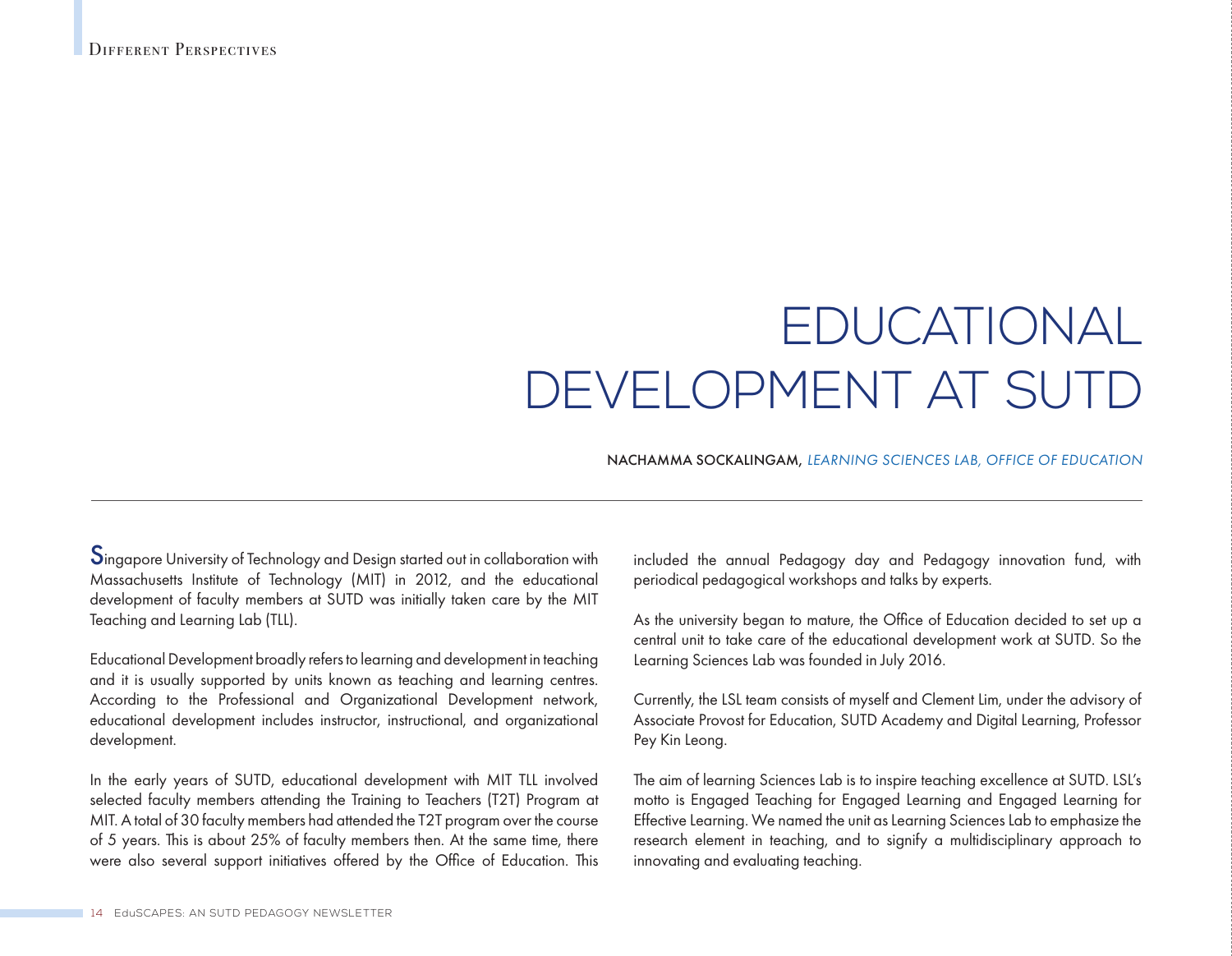Our goals are that

- 1. We move from individual-oriented educational development to include community-oriented educational development
- 2. Include all types of instructors such as graduate teaching assistants in educational development
- 3. Include staff members who play supportive roles in teaching and learning in educational development
- 4. Induce a change from teaching to scholarly teaching that is evidencebased, reflective and peer reviewed
- 5. Shift from short-term training workshops to self-directed and lifelong learning to enhance teaching through Scholarship of Teaching and Learning
- 6. Leverage training opportunities for professional recognition
- 7. Connect SUTD members with local and overseas universities and other industrial partners/stakeholders on educational development

We hope to achieve this by working with key stakeholders in SUTD to come up with a holistic guideline to identify the development needs and offer suitable programs and services that fit the SUTD context. In addition, we hope to build in recognition for engaging in educational development activities.

The educational development blueprint at SUTD caters to all levels of instructors, be it teaching assistants or faculty members, teaching track or tenure track, early career or established. Our current focus at present is mainly instructors as a community, and we also engage in some degree of organizational educational development (in contributing to policy making on teaching and learning etc.). All our activities, in particular, talks and workshops are typically open to all at SUTD, including students. This is one of our ways of reaching to the entire SUTD community.

In the first year of LSL, we focused on initiatives for graduate teaching assistants. The graduate teaching course on "Teaching at SUTD: Engaging the Learners" was established and we have now completed 5 runs over the 2 years, reaching out to nearly 130 GTAs, with good and positive feedback.

This year, we focus on initiatives for faculty members. The faculty educational development blueprint in Figure 1captures the overview of the initiatives.

The blue print was designed based on the following factors: (1) Open and collaborative organizational culture at SUTD, (2) Existing educational development initiatives, (3) Existing recognition system for engaging in educational development work and (4) Needs as indicated by various stakeholders such as faculty and heads of pillars and clusters. Several discussions and focus groups were conducted with key stakeholders.

The blue print was also passed through various categories and levels of faculty and staff members to seek consensus and fine-tune.

Based on the blueprint, LSL provides four types of support initiatives for faculty: (1) Pedagogical courses/workshops, (2) Community-oriented initiatives such as talks, pedagogy newsletter and pedagogy day, (3) Consultations and collaborations. The fourth and new addition that we are working on in 2018 is setting up an opportunity for professional recognition in teaching for faculty members through an educational fellowship program.

The traditional pedagogical courses are kept minimal for three main reasons. One is the belief that pedagogical workshops that are theoretical may not be sufficient. Instead, we would like to encourage more practice-oriented, reflective teaching which are long-lasting. So we have identified Scholarship of Teaching and Learning (SOTL) to be the main mode of faculty educational development at SUTD.

The second reason is tied to the first. We believe that educational development at SUTD should be faculty-owned. This is in line with SUTD's pedagogy of studentcentered learning approach which suggests taking ownership of self-development. Hence we would like to move away from instructor/specialist-oriented teacher training to practitioner driven experiential learning.

The third is the resource limitation in running many workshops at this juncture. Therefore, we have kept the pedagogical courses minimal.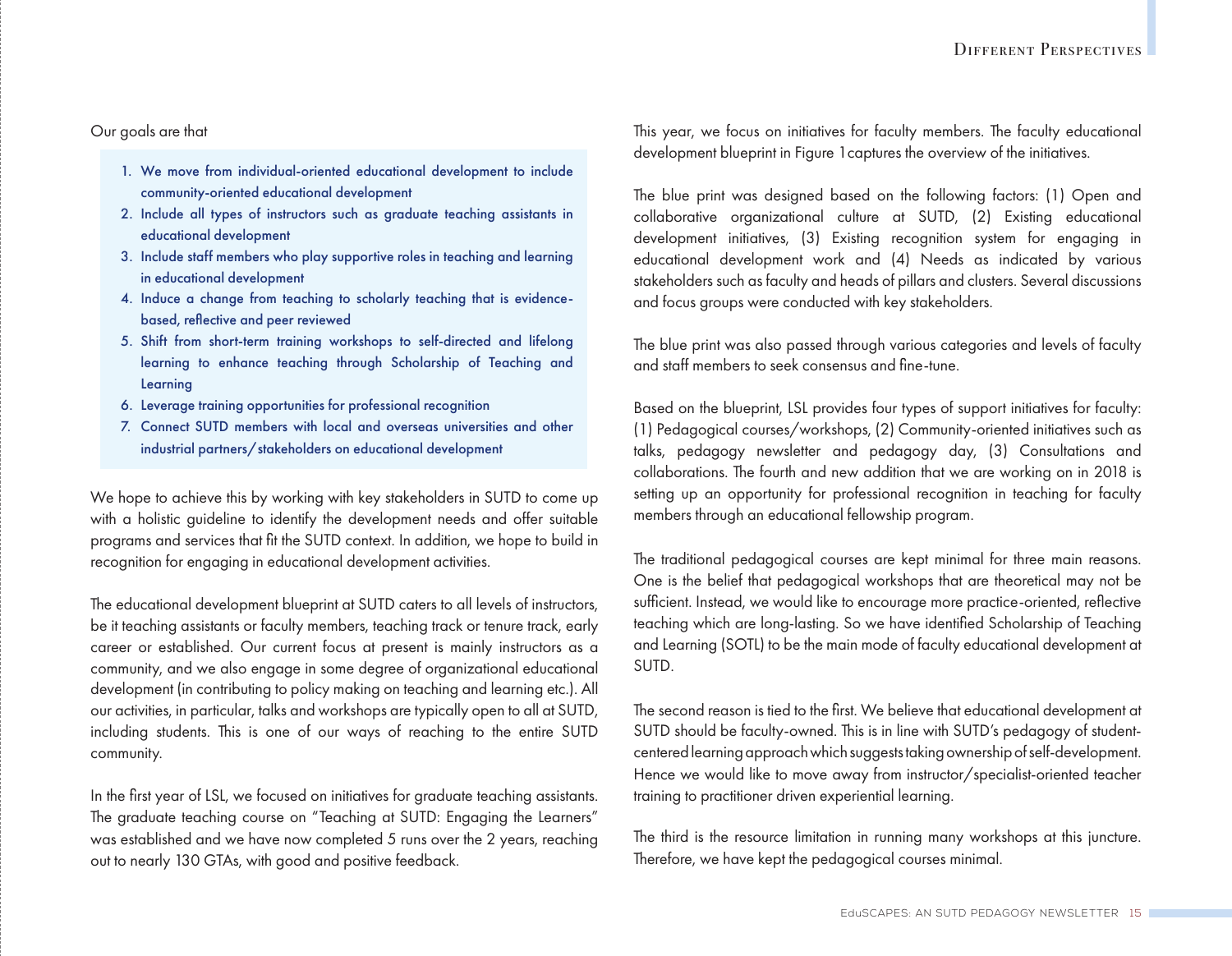# SUTD'S FACULTY EDUCATIONAL DEVELOPMENT BLUEPRINT



At present, the introductory workshop on Teaching at SUTD for new and early career faculty members is the main pedagogical course/workshop offered by LSL. This is run bi-annual, starting from June 2018. SUTD's pedagogy and teaching context is unique and different from many other universities. Teaching at SUTD involves multi-disciplinary curriculum, teaching in teams, student-centered teaching, design projects as signature elements. So early career and new faculty members are to attend the introductory session to SUTD teaching context.

In line with SUTD's pedagogy and student-centered learning approach, our aim is that all faculty members are engaged in some form of Scholarship of Teaching and Learning (SOTL), which is characterized by (1) Scholarly teaching, (2) Reflective, evidence-based teaching, and (3) Peer-reviewed teaching. This could be in partnership with LSL or independently. But our hope is that such explorations are fed back into the SUTD community to inspire teaching innovations and excellence. LSL's pedagogical presentations, consultations and collaborations on pedagogical projects, teaching, and educational research support this. Community initiatives such as Pedagogy day, Pedagogy newsletter, LSL website and blogsite add to this.

Learning from experience that lack of participation in educational development work is often linked to perceived value and recognition, we are introducing a pilot scheme of educational fellowship. The educational fellowship involves faculty members taking a reflective journey to document their experiences and experimentations as a teaching portfolio, which is then submitted for peer review and certification, leading to international recognition. Our aim is that the educational development is bi-functional, as a professional development tool as well as a recognition scheme.

So in a nutshell, educational development at SUTD aims to take a holistic, inclusive, community-based approach that is innovative in embracing SOTL as the primary medium for educational development.